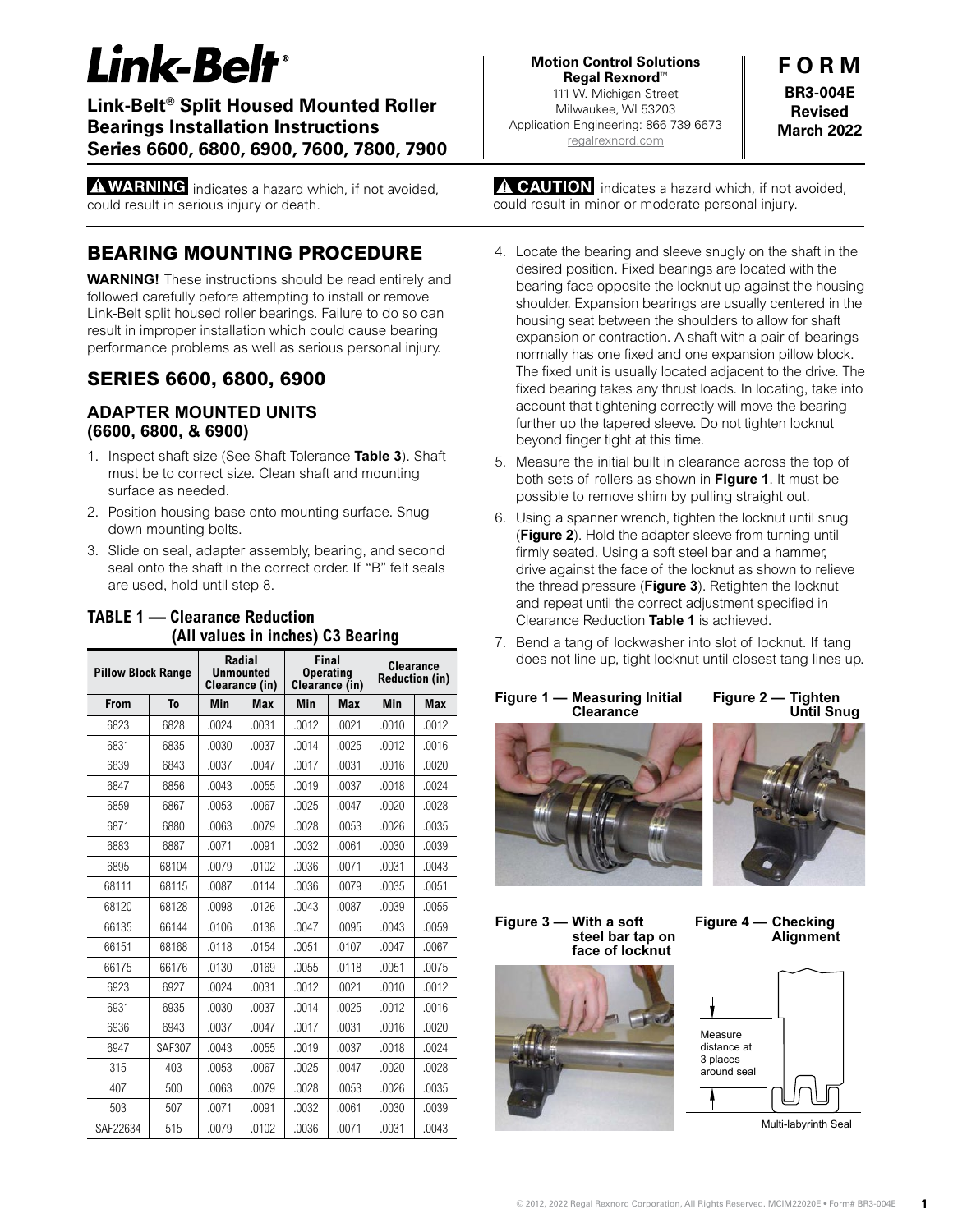- 8. If felt seal halves are not fastened to the cap with adhesive this should be done. Dry the seal grooves in both sides of the cap to remove oil and preservative. Apply a good quality rubber cement evenly to both the seal O.D. and the housing seal bore. Do not get adhesive on the felt. When adhesive dries to slight tackiness, install the seal halves in the cap. Install the other halves in the base before the shaft is in place, then wet the felts with oil. The shaft holds seals in place for complete drying. Do not operate until adhesive is set.
- 9. Force grease in one side of the bearing until it comes out the other side all the way around. Fill grease reservoir on both sides to the bottom of the shaft. See Lubricaion Information on **Page 3** for more information.
- 10.Install spacer ring between the bearing and housing shoulder to fix the unit in place. Skip this step if expansion unit is required.
- 11.For oil lubricated bearings, apply non-hardening gasket compound to cap surfaces which contact the base (Not needed for grease lubrication). Tighten cap nuts or bolts securely. Bolts should be fully tightened with a torque wrench to values in **Table 2**. Where bearings are to be periodically removed, use 75% of these values. Use oil only on the bolt threads.
- 12.With the mounting bolts snug, check the alignment and freedom of rotation. **"B" seals:** Visually check the clearance between the shaft and the bore of the seal. This clearance is small and can be visually checked for uniformity all the way around the seal. **"R" or "H" seals:** Measure the distance between the outside diameter of the seal and the diameter of the housing counterbore in three places. Be sure that each measurement is taken 90 degrees from the previous measurement. All three measurements should be uniform to insure proper alignment. See **[Figure 4](#page-0-0)**. Align by shimming or shifting as necessary. Use large area shims to avoid distorting the housing and pinching the bearing. Appropriate use of stop bars against faces or ends of feet opposite the direction of load or vibration to avoid shifting of the housing is recommended. Dowel pins can be equally effective if properly used. This is especially important where loads are not directly down through the base. Finally, tighten or torque mounting bolts securely. Up to SAE Grade 5 mounting bolts can be used, properly torqued, to mount cast iron housings (See **Table 2A**). Up to SAE Grade 8 mounting bolts can be used, properly torqued, to mount cast steel housings (see **Table 2B**).

# **ADDITIONAL INSTALLATION COMMENTS**

- 1. Cap and base are machined as matched unit and are not interchangeable. The machined split line on base is marked and should be matched to corresponding cap.
- 2. If outer rings become misaligned, do not force back into position. Instead, carefully work back by turning and sliding.
- 3. **For installation of D5 see [page 5.](#page-4-0) For installation of D8 Sealing arrangements see [page 6](#page-5-0).**

# **Table 2A — Recommended Housing Cap Bolt Tightening Torque**

|                            | <b>CAST IRON HOUSING</b>                    |                                    |                                             |  |  |  |  |
|----------------------------|---------------------------------------------|------------------------------------|---------------------------------------------|--|--|--|--|
| <b>Series</b><br>6800/6600 | <b>Tightening Torque</b><br>$(lb-ft / N-m)$ | Series<br>6900/<br><b>SAF22600</b> | <b>Tightening Torque</b><br>$(lb-ft / N-m)$ |  |  |  |  |
| 6823-6840                  | 45-50 / 61-68                               | 6923-6932                          | 45-50 / 61-68                               |  |  |  |  |
| 6841-6852                  | $90 - 100 / 122 - 136$                      | 6933-6944                          | 90-100 / 122-136                            |  |  |  |  |
| 6853-6868                  | 160-180 / 217-245                           | 6945-6948                          | 160-180 / 217-245                           |  |  |  |  |
| 6869-6872                  | 280-330 / 280-448                           | 22618                              | $90 - 100 / 122 - 136$                      |  |  |  |  |
| 6873-68104                 | 400-430 / 542-583                           | 22620-22622                        | 160-180 / 217-245                           |  |  |  |  |
| 68105-68115                | 630-700 / 854-950                           | 22624-22626                        | 160-180 / 217-245                           |  |  |  |  |
| 68117-68128                | 800-890 / 1085-1207                         | 22628-22630                        | 220-250 / 298-339                           |  |  |  |  |
| 66129-66144                | 630-700 / 854-950                           | 22632                              | 320-350 / 434-475                           |  |  |  |  |
| 66145-66168                | 800-890 / 1085-1207                         | 22634                              | 450-500 / 610-678                           |  |  |  |  |
| 66169-66176                | 1400-1500 / 1900-2034                       |                                    |                                             |  |  |  |  |

# **TABLE 2B — Recommended Housing Cap Bolt Tightening Torque**

|             | <b>CAST STEEL HOUSING</b> |                                   |                                              |  |  |
|-------------|---------------------------|-----------------------------------|----------------------------------------------|--|--|
|             |                           | Tightening Torque (lb-ft / N-m)   |                                              |  |  |
| Series 6800 | Series 6600               | <b>Load Directed</b><br>into Base | <b>Load Directed</b><br>into Cap             |  |  |
| 6839-6840   | .                         | 50-65 / 68-88                     | 80-110 / 109-149                             |  |  |
| 6841-6848   | .                         | 100-130 / 135-176                 | 160-220 / 217-298                            |  |  |
| 6853-6864   | .                         | 170-230 / 230-312                 | 300-400 / 407-543                            |  |  |
| 6869-6872   |                           | 280-370 / 380-502                 | 490-650 / 665-882                            |  |  |
| 6873-6880   |                           | 410-550 / 556-746                 | 730-970 / 990-1315                           |  |  |
| 6883-68104  |                           | 580-780 / 787-1058                | 1030-1370 / 1397-1858                        |  |  |
| 68105-68116 | 66129-66144               |                                   | 820-1100 / 1112-1492   1450-1940 / 1966-2630 |  |  |
| 68117-68128 | 66B151-66168              |                                   | 1430-1900 / 1940-2576 2530-3370 / 3430-4570  |  |  |
|             | 66169-66176               |                                   | 1400-1550 / 1900-2102 2530-3370 / 3430-4570  |  |  |

## <span id="page-1-0"></span>**TABLE 3 — Recommended Shaft Tolerance**

| <b>SHAFT TOLERANCE TABLE (INCHES)</b>            |                    |                                       |                                   |                                                |  |
|--------------------------------------------------|--------------------|---------------------------------------|-----------------------------------|------------------------------------------------|--|
| <b>Nominal</b><br><b>Shaft Sizes</b><br>(inches) |                    | <b>Commercial Shaft</b><br>Tolerance* |                                   | <b>RECOMMENDED SHAFT</b><br><b>TOLERANCES*</b> |  |
| Over                                             | Incl.              | (Cold Finished Steel,<br>Low Carbon)  | <b>Adapter</b><br><b>Mounting</b> | <b>Press Fit</b><br><b>Mounting</b>            |  |
| 1 7/16                                           | $\mathbf{2}$       | $+000 - 003"$                         | $+000 - 003"$                     |                                                |  |
| 2 1/16                                           | 4                  | $+000 - 004"$                         | $+000 - 004"$                     | Consult                                        |  |
| 4 1/16                                           | 6<br>$+000 - 005"$ |                                       | $+000 - 005"$                     | Regal<br>Rexnord™                              |  |
| 6 1/16                                           | 13                 | $+000 - 006"$                         | $+000 - 006"$                     |                                                |  |

\* Recommended shaft tolerances are generally satisfactory for loads up to 15% of C (see load ratings in catalog). High load applications will require a press fit to the shaft.

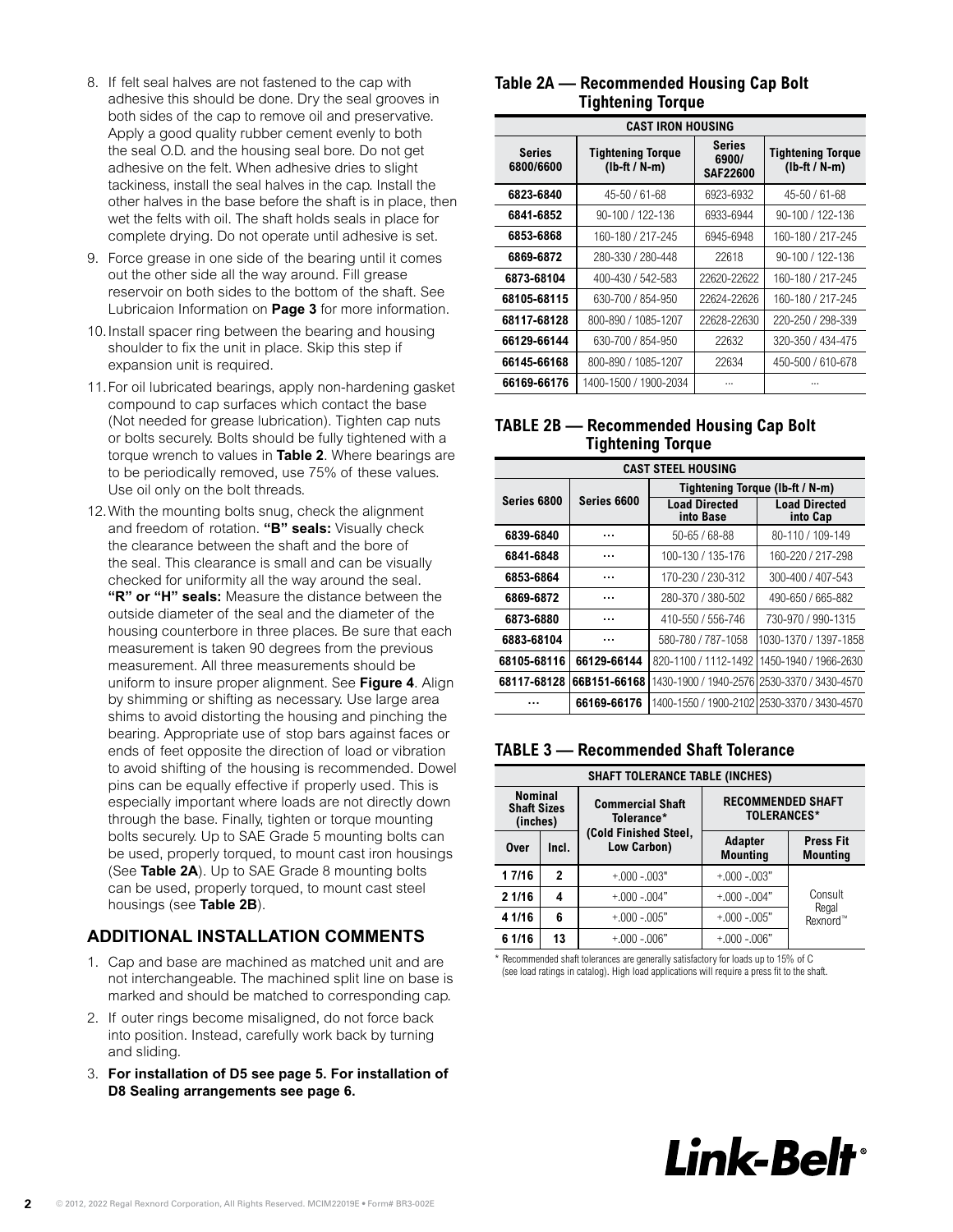**GREASE LUBRICATION is recommended wherever conditions in Table 4 exist. For conditions which are not completely covered in Table 4 consult Regal Rexnord™ Bearing Division. A reputable lubricant manufacturer should be consulted to confirm the lubricant selection and application.** 

**Relubrication After Running —** Relubrication of units in service should be through the fitting or hole in the center of the unit when bearings with lube holes and grooves are used as normally supplied. The amount of grease used should be enough to purge old grease from the bearing only (not the entire pillow block) and form a cushion of grease adjacent to the bearing face.

**High Speed Operation –** Consult **Table 4** for a guide to correct greases and frequency of relubrication. High speed bearings will not operate satisfactory when packed full of grease. As relubrication will eventually fill the housing cavities, it may be necessary to remove the cap periodically, clean out the old lubricant and repack with the original amount.

- Operating temperature limited to -40 to +225°F
- "Dirty," Corrosive or Wet environments require more frequent re-lube
- D8 seal limit is 1500 surface feet per minute
- B felt seal limit is 800 surface feet per minute
- Reduce lubrication intervals by half for vertical shaft applications

### **TABLE 4 — Grease Lubrication Information**

| LUBRICATION TABLE (HORIZONTAL SHAFT APPLICATION) |                          |                                         |                           |                                                                                                   |         |
|--------------------------------------------------|--------------------------|-----------------------------------------|---------------------------|---------------------------------------------------------------------------------------------------|---------|
| 6800/6600<br><b>Series</b>                       | To<br><b>Relubricate</b> |                                         |                           | <b>RECOMMENDED NUMBER OF MONTHS</b><br><b>BETWEEN RELUBRICATION*</b><br>(BASED ON 24/7 OPERATION) |         |
| <b>Shaft Size</b><br>(Inches)                    | <b>Units</b>             | <b>Relube Interval</b>                  |                           |                                                                                                   |         |
|                                                  |                          | <b>6 Months</b>                         | 4 Months                  | 2 Months                                                                                          | 1 Month |
| $17/16 - 11/2$                                   | $0.15$ oz.               | 2400                                    | 3600                      | 5000                                                                                              | 5500    |
| $11/16 - 13/4$                                   | $0.15$ oz.               | 2200                                    | 3300                      | 4500                                                                                              | 5000    |
| $115/16 - 2$                                     | $0.20$ oz.               | 2200                                    | 3000                      | 4000                                                                                              | 4500    |
| $23/16 - 21/4$                                   | $0.40 \text{ oz}.$       | 1700                                    | 2500                      | 3400                                                                                              | 3800    |
| $27/16 - 21/2$                                   | $0.40$ oz.               | 1450                                    | 2200                      | 3000                                                                                              | 2400    |
| $211/16 - 23/4$                                  | $0.45$ oz.               | 1350                                    | 2000                      | 2800                                                                                              | 2300    |
| $215/16 - 3$                                     | $0.60$ oz.               | 1300                                    | 1900                      | 2600                                                                                              | 3000    |
| $33/16 - 31/4$                                   | $0.85$ oz.               | 1200                                    | 1800                      | 2400                                                                                              | 2700    |
| $37/16 - 31/2$                                   | 1.15 oz.                 | 1100                                    | 1650                      | 2200                                                                                              | 2300    |
| $311/16 - 4$                                     | 1.60 oz.                 | 1000                                    | 1500                      | 1950                                                                                              | 2100    |
| $43/16 - 41/4$                                   | 2.15 oz.                 | 900                                     | 1350                      | 1850                                                                                              | 1900    |
| $47/16 - 41/2$                                   | 2.80 oz.                 | 840                                     | 1250                      | 1700                                                                                              | 1800    |
| $415/16-5$                                       | 3.20 oz.                 | 780                                     | 1150                      | 1600                                                                                              | 1700    |
| $53/16 - 51/4$                                   | 4.00 oz.                 | 730                                     | 1100                      | 1500                                                                                              | 1600    |
| 5 7/16 - 5 1/2                                   | 5.10 oz.                 | 680                                     | 1000                      | 1400                                                                                              | 1500    |
| $515/16 - 6$                                     | 6.10 oz.                 | 640                                     | 970                       | 1300                                                                                              | 1400    |
| $67/16 - 61/2$                                   | 6.40 oz.                 | 610                                     | 910                       | 1200                                                                                              | 1300    |
| $615/16 - 7$                                     | 7.70 oz.                 | 570                                     | 860                       | 1100                                                                                              | 1200    |
| 7 3 / 16 - 7 1/4                                 | 11.70 oz.                | 550                                     | 820                       | 1000                                                                                              | 1100    |
| $71/2 - 8$                                       | 13.40 oz.                | 500                                     | 750                       | 900                                                                                               | 1000    |
|                                                  |                          |                                         | <b>Shaft Speed in RPM</b> |                                                                                                   |         |
| <b>Clean and Repack Interval</b>                 |                          | 3 Years<br>2 Years<br>1 Year<br>5 Years |                           |                                                                                                   |         |

### **LUBRICATION TABLE (HORIZONTAL SHAFT APPLICATION)**

|                                    |                          |                                         |      | <b>RECOMMENDED NUMBER OF MONTHS</b>                        |         |  |  |
|------------------------------------|--------------------------|-----------------------------------------|------|------------------------------------------------------------|---------|--|--|
| 6900/SAF22600<br><b>Shaft Size</b> | To<br><b>Relubricate</b> |                                         |      | <b>BETWEEN RELUBRICATION*</b><br>(BASED ON 24/7 OPERATION) |         |  |  |
| (Inches)                           | <b>Units</b>             | <b>Relube Interval</b>                  |      |                                                            |         |  |  |
|                                    |                          | 6 Months                                |      | 4 Months 2 Months                                          | 1 Month |  |  |
| $17/16 - 11/2$                     | $0.35$ oz.               | 1325                                    | 2100 | 3150                                                       | 4200    |  |  |
| $11/16 - 13/4$                     | $0.55$ oz.               | 1200                                    | 1900 | 2850                                                       | 3800    |  |  |
| $115/16 - 2$                       | $0.65 \text{ oz}.$       | 1075                                    | 1800 | 2700                                                       | 3600    |  |  |
| $23/16 - 21/4$                     | 0.95 oz.                 | 925                                     | 1500 | 2250                                                       | 3000    |  |  |
| $27/16 - 21/2$                     | 1.30 oz.                 | 800                                     | 1300 | 1950                                                       | 2600    |  |  |
| $211/16 - 23/4$                    | 1.60 oz.                 | 750                                     | 1250 | 1875                                                       | 2500    |  |  |
| $215/16 - 3$                       | 1.80 oz.                 | 700                                     | 1150 | 1725                                                       | 2300    |  |  |
| $33/16 - 31/4$                     | 2.15 oz.                 | 650                                     | 1100 | 1650                                                       | 2200    |  |  |
| $37/16 - 31/2$                     | 3.10 oz.                 | 600                                     | 1000 | 1500                                                       | 2000    |  |  |
| $311/16 - 4$                       | 4.15 07.                 | 550                                     | 900  | 1350                                                       | 1800    |  |  |
| $43/16 - 41/4$                     | 5.80 oz.                 | 500                                     | 800  | 1200                                                       | 1600    |  |  |
| $47/16 - 41/2$                     | 6.70 oz.                 | 450                                     | 750  | 1125                                                       | 1500    |  |  |
| $415/16 - 5$                       | 8.45 07.                 | 425                                     | 700  | 1050                                                       | 1400    |  |  |
| $53/16 - 51/4$                     | 11.00 oz.                | 400                                     | 650  | 975                                                        | 1300    |  |  |
| $57/16 - 51/2$                     | 13.00 oz.                | 375                                     | 625  | 950                                                        | 1250    |  |  |
| 5 15/16-6                          | 15.50 oz.                | 350                                     | 575  | 850                                                        | 1150    |  |  |
|                                    |                          | <b>Shaft Speed in RPM</b>               |      |                                                            |         |  |  |
| <b>Clean and Repack Interval</b>   |                          | 5 Years<br>3 Years<br>2 Years<br>1 Year |      |                                                            |         |  |  |

Additional bearing protection or special sealing may be required. Consult Regal Rexnord Bearing Division.

Suggested starting interval for maintenance program. Check grease condition for oiliness and dirt and adjust greasing frequency accordingly. Watch operating temperatures. Sudden rises may show need for grease or indicate over lubrication on higher speed applications.

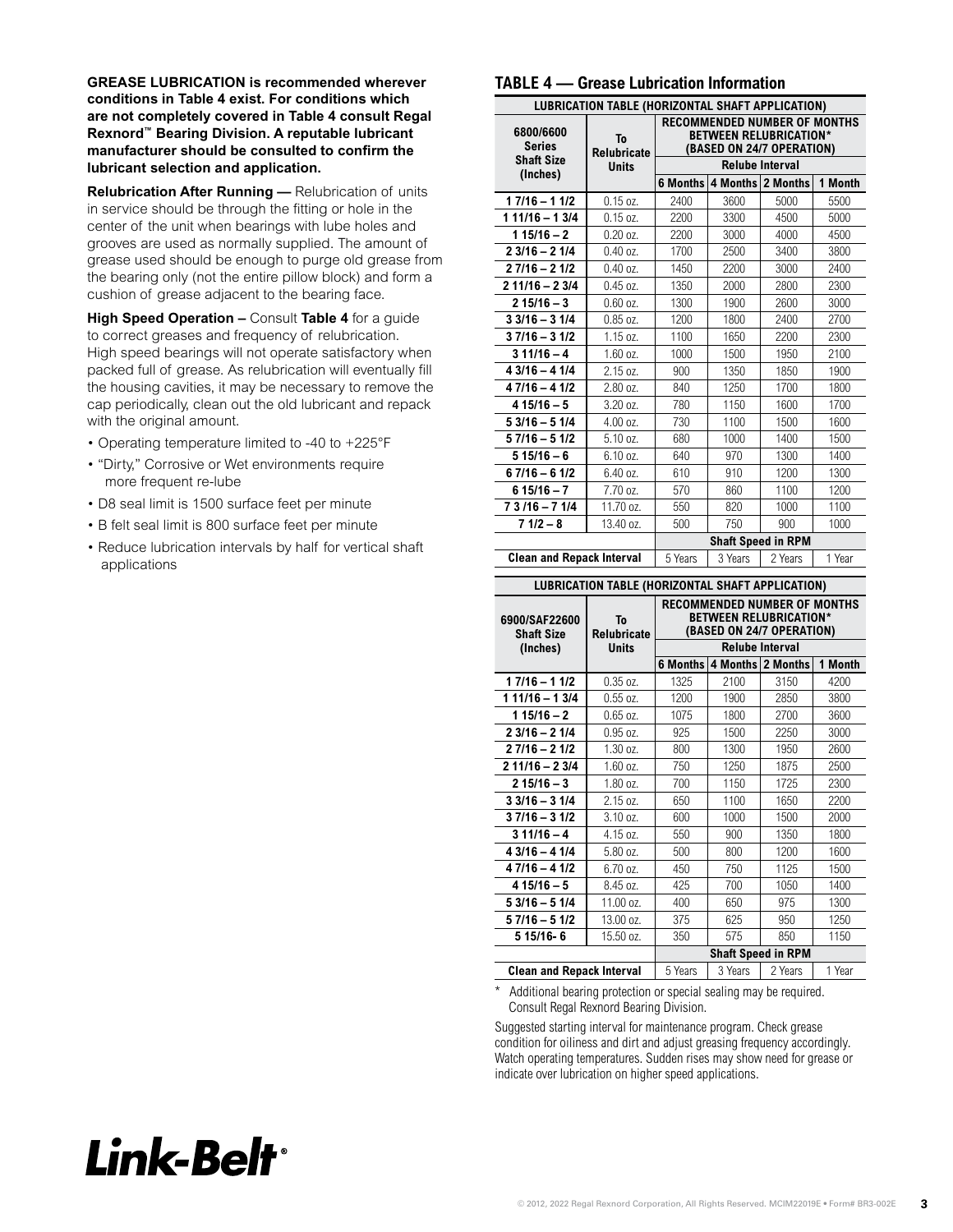# **OIL LUBRICATION**

**Oil Cup or Oil Bath Lubrication —** Oil cups can be applied for use as a self-contained oil bath system. Oil bath lubrication is not recommended for speeds above the catalog oil speed limits, where excessive oil churning or misting occurs, or where there is air flow across the housing, which will pull oil out through the seals due to different pressures.

Oil levels are controlled by sight gages, oil cups, etc. These should be used in conjunction with a vent or breather cap. Proper static oil levels are shown in **Table 5**. Cups or sight gages should be carefully marked.

**Circulating Oil Lubrication (See Page 9) —** Oil circulation systems can be used under a wider variety, or under more extreme operating conditions than any other lubrication method. They are especially valuable for high speed and high temperature service to provide better lubrication and cooler operation.

A complete circulation system includes the use of pressure pump, a heat exchanger (or a method of cooling oil), an adequate sump, a filter to remove particles over 20 micron in size and safety devices such as pressure and temperature warning devices and filter bypasses. It is also best to tap oversize drain holes in the housing or to provide a suction pump to positively remove oil from the housing. Oil should be removed from both sides of the housing, but where speeds are not high one side may be sufficient.

**Oil Viscosity —** The required viscosity for good lubrication depends on starting temperatures, operating temperatures, and speed. The recommended viscosity level for bearings operating within catalog speed limits is between 100 and 150 Saybolt seconds (SSU) at operating temperature for oil exit temperature on circulating systems. Slow speed heavily loaded bearings require much higher viscosities. Consult Regal Rexnord™ Bearing Division.

Where starting temperatures are very low compared to operating temperatures, heaters may be necessary to provide oil flow in the lines or to provide adequate lubrication at start-up.

**Maintenance and Lubrication —** Oil cup or oil bath systems require close attention because of the limited amount of oil in the system. Frequent changing of oil is necessary in these systems to avoid lubricant breakdown. Oil circulating systems, properly equipped with safety devices, require minimum attention after they are once satisfactorily adjusted. Frequency of changing the oil in the system depends upon the severity of the operation and size of the reservoir. Also, summer and winter grades of oil may be required, to stay within the recommended viscosity limits for good lubrication.

# **TABLE 5 – Static Oil Level (See [Figure 10](#page-8-0) on [Page 9\)](#page-8-1)**

| <b>Block</b>   | A       | D      | <b>High</b>   | L<br>Low    |
|----------------|---------|--------|---------------|-------------|
| <b>Number</b>  |         |        | <b>Inches</b> |             |
| 6823, 6824     | 21/4    | 7/16   | 1 9/32        | 13/8        |
| 6827, 6828     | 21/2    | 9/16   | 13/8          | 1 1 5 / 3 2 |
| 6831, 6832     | 23/4    | 9/16   | 1 17/32       | 15/8        |
| 6835, 6836     | 3       | 1/2    | 1 27/32       | 1 15/16     |
| 6839           | 31/4    | 5/8    | 2 1/32        | 21/4        |
| 6843           | 31/2    | 3/4    | 2 3/16        | 29/32       |
| 6847, 6848     | 33/4    | 13/16  | 2 3/16        | 2 15/32     |
| 6851           | 4       | 3/4    | 2 15/32       | 25/8        |
| 6855, 6856     | 4 1/2   | 7/8    | 2 2 5 / 3 2   | 2 15/16     |
| 6859-6864      | 4 15/16 | 7/8    | 3 1/16        | 37/32       |
| 6867           | 5 1/4   | 1      | 35/16         | 31/2        |
| 6871, 6872     | 6       | 11/4   | 39/16         | 33/4        |
| 6879, 6880     | 6       | 1 1/16 | 37/8          | 4 1/16      |
| 6883           | 65/16   | 1 1/16 | 4 5/32        | 4 11/32     |
| 6887           | 6 11/16 | 1      | 4 15/32       | 4 21/32     |
| 6895, 6896     | 7 1/16  | 11/8   | 4 3/4         | 4 15/16     |
| 68103          | 71/2    | 11/8   | 4 31/32       | 59/32       |
| 68111, 68112   | 77/8    | 11/4   | 5 1/4         | 57/16       |
| 68115          | 8 1/4   | 13/8   | 59/16         | 5 3/4       |
| 68120-68128    | 91/2    | 21/2   | 65/32         | 6 11/32     |
| 66135-66144    | 8 1/4   | 13/8   | 5 15/16       | 61/8        |
| 66B151, 66B152 | 91/2    | 11/2   | 6 15/16       | 71/8        |
| 66159, 66160   | 91/2    | 11/2   | 6 15/16       | 71/8        |
| 66167, 66168   | 91/2    | 11/2   | 6 15/16       | 71/8        |
| 66175, 66176   | 12      | 27/8   | 7 17/32       | 7 23/32     |
| 6923, 6924     | 23/4    | 11/16  | 17/16         | 1 17/32     |
| 6927           | 3       | 9/16   | 1 19/32       | 1 11/16     |
| 6931, 6932     | 31/4    | 13/16  | 1 23/32       | 1 13/16     |
| 6935           | 31/2    | 3/4    | 21/32         | 25/32       |
| 6939, 6940     | 4       | 3/4    | 2 11/32       | 21/2        |
| 6943           | 4 1/4   | 7/8    | 2 15/32       | 25/8        |
| 6947           | 4 1/2   | 7/8    | 2 23/32       | 2 13/16     |
| 22618          | 4 3/4   | 1 3/32 | 2 25/32       | 2 31/32     |
| 22620          | 5 1/4   | 1      | 31/8          | 35/16       |
| 22622          | 6       | 11/4   | 3 15/32       | 3 21/32     |
| 22624          | 65/16   | 1 3/16 | 3 25/32       | 3 3 1 / 3 2 |
| 22626          | 6 11/16 | 1 1/16 | 4 3/32        | 4 9/32      |
| 22628          | 7 1/16  | 1 3/16 | 4 3/8         | 49/16       |
| 22630          | 71/2    | 1 3/16 | 4 11/16       | 47/8        |
| 22632          | 77/8    | 15/16  | 4 31/32       | 5 5/32      |

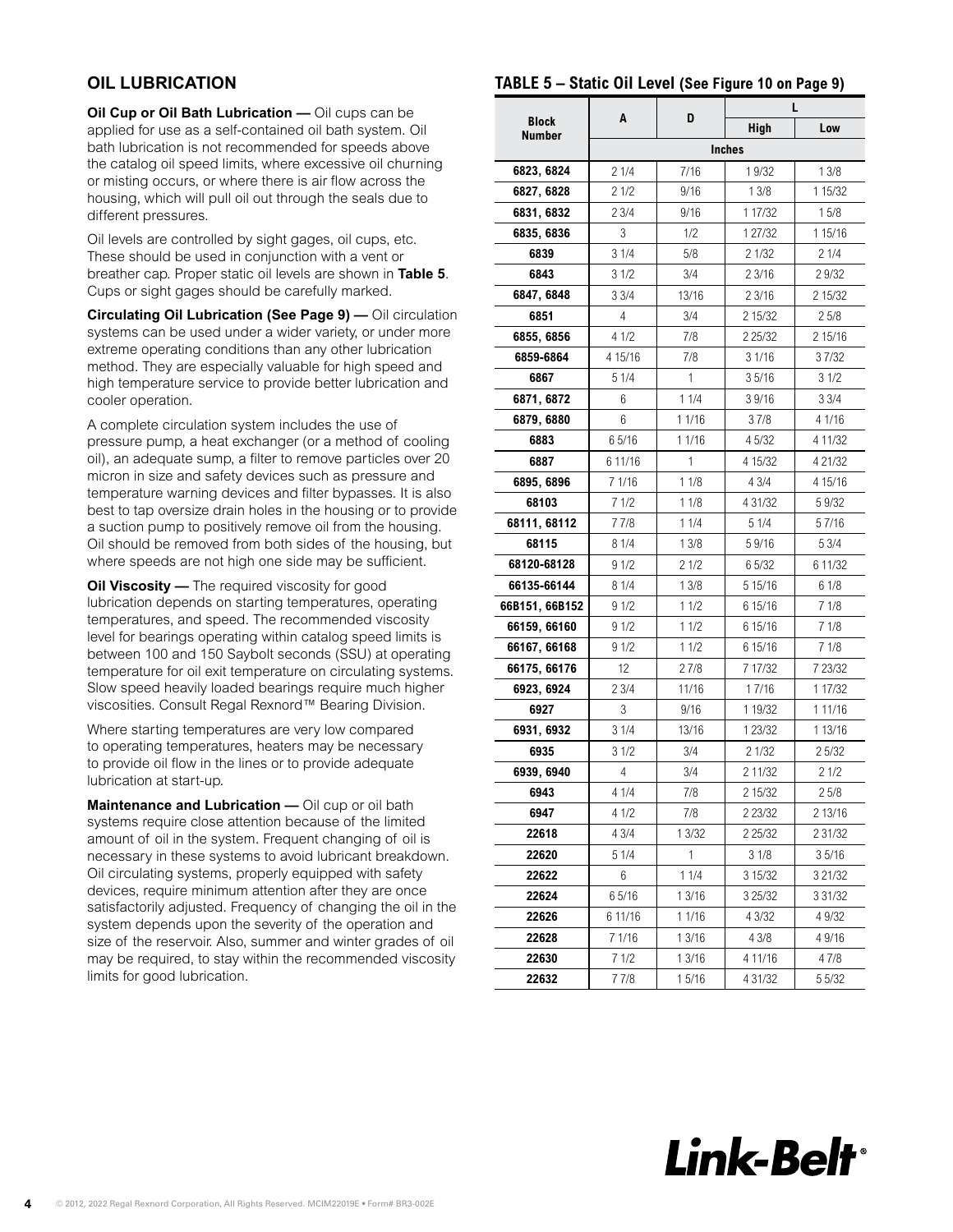# <span id="page-4-0"></span>**D5 SEAL ARRANGEMENT**

# **PENTAC D-5 SEALING SYSTEM**

- 1. Before installing the bearing, slide 1st rubber **PenTac Split Split Split Split Split Split Split II** and to the seal for questions on a specific solvern, contact<br> **PenTac Seal Split House Split House**d Mounted **I**<br> **Regal Rexnord**<sup>"</sup>. PenTac Seal on shaft. If hard to do so, coat shaft Regal Rexnord<sup>™</sup>.<br>and seal bore with a thin layer of oil. If oil is used, <br>2. When eliding soel ante shaft was light impact blows an the the shaft must be wiped clean.
	- 2. Pack the grease cavity of the rubber seal with grease using a flexible putty knife. See Figure 5 for reference.
- Example pant is seening a mondo pant is the constant of the state of the state of the state of the State of the S Units page 1-2. 3. Assembly bearing referring to Adapter Mounted  $\frac{1}{2}$  borning to doming to  $\frac{1}{2}$  the seal bound  $\frac{1}{2}$
- 4. Slide on second rubber PenTac seal. Repeat steps 1 4. If seal is and 2. 4. Slide on second rubber PenTac seal. Repeat steps 1  $an\alpha$  2. put on opportunation in omable.<br>See Figure 3. Assembly bearing referring to ADAPTER MOUNTED UNITS page 1-
- 5. Slowly push each seal so the lip rests lightly against the housing the housing. You can be sure by seeing a slight flex in the lip seal. So the sure by sure by sure by sure by sure by sure by sure by sure by sure by sure by sure b 1. Slow bern second rubber PenTac second rubber PenTac steps 1 and 2. Repeat steps 1 and 2. Repeat steps 1 and 2. Repeat steps 1 and 2. Repeat steps 1 and 2. Repeat steps 1 and 2. Repeat steps 1 and 2. Repeat steps 1 and 2 the housing. Tou can be sure by seeing a sight fiex
- 6. Use a marker and mark the shaft right behind the er see a marker and mark the shart right behind the share of the seal. Refer to **Figure 6.** Figure 6 – heel of the seal. Refer to **Figure 6**.  $\sigma$  a market and
- 7. Push the seal in by distance given in **Table 6 (Figure 7)**. **Table 6: District 6: District Forms**

| <b>Shaft Size</b>                 | <b>Push in Distance</b><br>1 mm | <b>Push in Distance</b><br>$2 \, \text{mm}$ |
|-----------------------------------|---------------------------------|---------------------------------------------|
| 1 7/16-1 1/2", 40mm               | $5300 >$ RPM $> 2700$           | < 2700 RPM                                  |
| 1 11/16 - 1 $\frac{3}{4}$ ", 45mm | $5000$ > RPM > 2400             | $< 2400$ RPM                                |
| $115/16 - 2$ ", 50mm              | $4500 >$ RPM $> 2300$           | < 2300 RPM                                  |
| 2 3/16", 60mm                     | $3800 >$ RPM $> 2200$           | $<$ 2200 RPM                                |
| 2 7/16", 65mm                     | $3400 >$ RPM $> 2000$           | $< 2000$ RPM                                |
| 2 11/16", 70mm                    | $3200 >$ RPM $> 1800$           | $<$ 1800 RPM                                |
| 2 15/16 - 3", 75mm                | $3000 >$ RPM $> 1700$           | $< 1700$ RPM                                |
| 3 3/16", 80mm                     | $2600 >$ RPM $> 1500$           | $< 1500$ RPM                                |
| $37/16 - 3\frac{1}{2}$ , 90mm     | $2200 >$ RPM $> 1500$           | < 1500 RPM                                  |
| $311/16 - 4$ ", 100mm             | $2000$ > RPM > 1300             | $<$ 1300 RPM                                |
| 4 3/16", 110mm                    | $1900 >$ RPM $> 1200$           | $<$ 1200 RPM                                |
| $47/16 - 4\frac{1}{2}$ , 115mm    | $1800 >$ RPM $> 1150$           | $<$ 1150 RPM                                |
| $415/16 - 5$ ", 125mm             | $1700 >$ RPM $> 1000$           | $< 1000$ RPM                                |
| 5 3/16", 135mm                    | $1600$ > RPM > 950              | $<$ 950 RPM                                 |
| 5 7/16", 140mm                    | $1500 >$ RPM $> 950$            | $<$ 950 RPM                                 |
| $515/16 - 6$ ", 150mm             | $1300 >$ RPM $> 850$            | $< 850$ RPM                                 |
| 6 7/16", 160mm                    | $1300 >$ RPM $> 800$            | $< 800$ RPM                                 |
| $615/16" - 7"$ , 170mm            | $1200 >$ RPM $> 750$            | $<$ 750 RPM                                 |
| 7 3/16", 180mm                    | $1100 >$ RPM $> 700$            | $< 700$ RPM                                 |
| $7\frac{1}{2}$ - 8", 200mm        | $1000$ > RPM > 650              | $<650$ RPM                                  |
| 8 7/16 - 9", 220mm                | $1000 >$ RPM $> 550$            | $< 550$ RPM                                 |
| $97/16 - 10\frac{1}{2}$ , 260mm   | $850 >$ RPM $> 500$             | $< 500$ RPM                                 |





# Heel Lip

# **ADDITIONAL INSTALLATION COMMENTS**

- 1. PenTac Seal is made of nitrile rubber and can be cleaned with certain solvents. Some solvents can cause damage to the seal. For questions on a specific solvent, contact Regal Rexnord™.
- and sear bore with a thirtager or on. If on is used,<br>
2. When sliding seal on to shaft, use light impact blows on the<br> **beal** on the seal Do not impact the seal lin the shaft must be wiped clean.<br> **A** *Roller Bearing Search Bearties Search Search Bearties* **Department in the seal ID not impact the seal lip.** 
	- **1. Intel on the seal. Do not impact the seal lip.**<br> *Link* of the rubber seal with grease **1. If the bearing will experience extreme temperatures** white. See **Figure 5** for reference. (>170°F) due to environment and system conditions, the  $(>170^\circ F)$ "Push In" distance of 1mm should be used regardless of<br>shaft speed. shaft speed. custance of Timit should be used regardless of  ${\sf eed.}$  specific solvent, contact Rexnorm  ${\sf ecl.}$ 
		- 4. If seal is pushed in too far, place a screwdriver between seal lip and housing. While maintaining pressure against the housing, rotate handle upward. f seal is pushed in too far, place a screwdriver between environment and system conditions, the "Push In" distance of 1mm  $\mu$  pushed in too rai, place a scr should be used regardless of shaft speed.

# Figure 6 — Complete assembly of D-5 PenTac showing **reference line drawn on the shaft.**





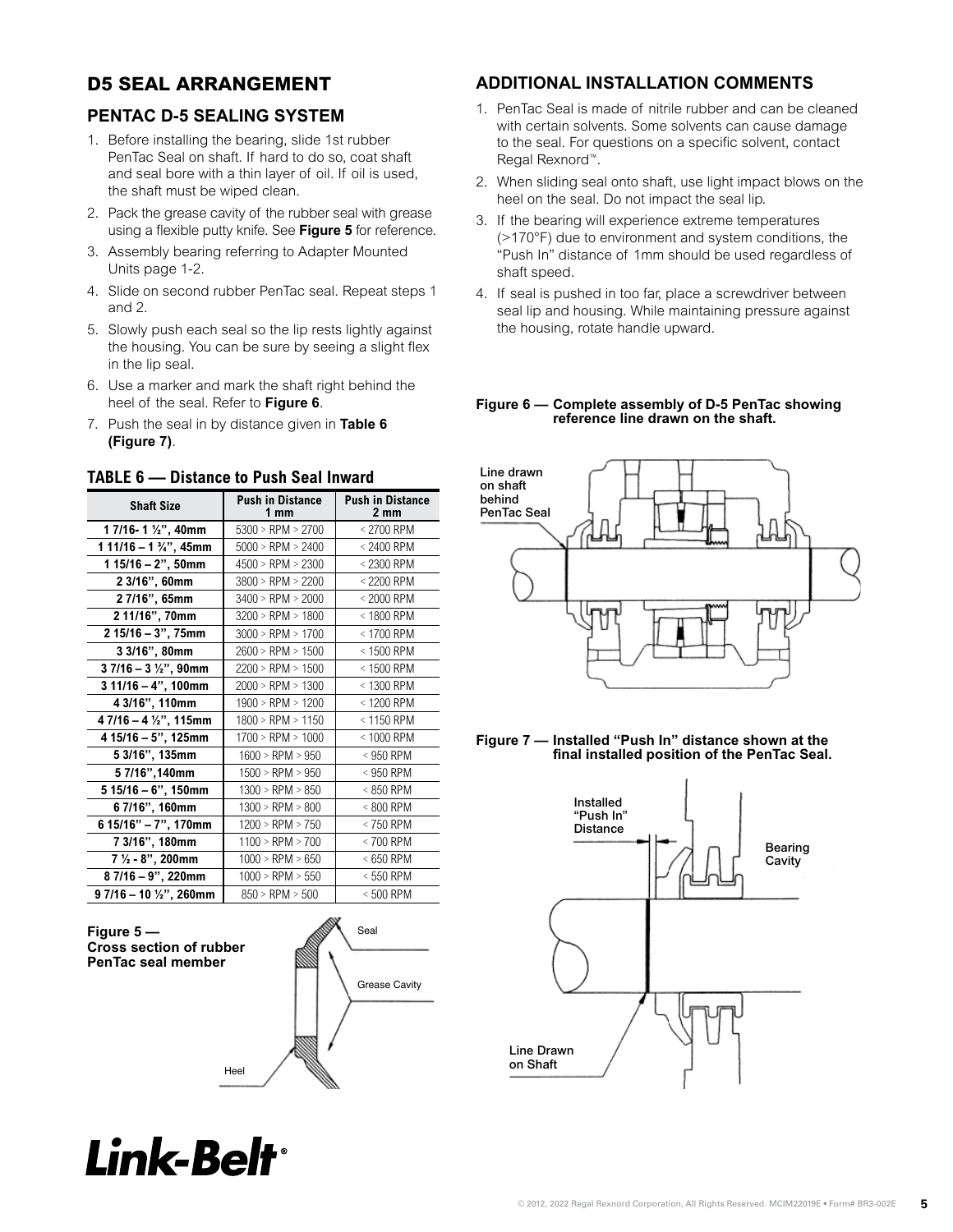# <span id="page-5-0"></span>**D8 SEAL ARRANGEMENT**

# **D8 (or D9) TACONITE SEALING SYSTEM**

- 1. Before installing the bearing, slide 1st Seal Carrier on shaft.
- 2. Assembly bearing referring to Adapter Mounted Units **Page 1-2**. Slide on 2nd seal carrier.
- **grease before assembly on shaft.** *BBB* **D8 Search Bearing Search Bearings and <b>CRS**
- 4. The packing ring in the seal carrier O.D. groove should be positioned in the middle to outboard half of the<br>CLOOVE groove.  $9.0006$
- 5. **The seal carriers must be rotated so that the carrier**  anti rotation tang fits into the slot provided in the housing base interior side wall.  $2.5$  The seal carriers must be rotated so that the carrie becausing base into

# **ADDITIONAL INSTALLATION COMMENTS**

- 1. D8 and D9 Sealing systems require a specially machined groove in the housings. The taconite seals cannot be used with a standard LER ring housing groove.
- **Page 1-2**. Slide on 2nd seal carrier.<br>3. Seal carrier internal cavities should be fully packed with grease to flush one seal assembly. 2. As a starting point, a factor of 0.5 times the shaft



### **Figure 8 – Instruction Decal**

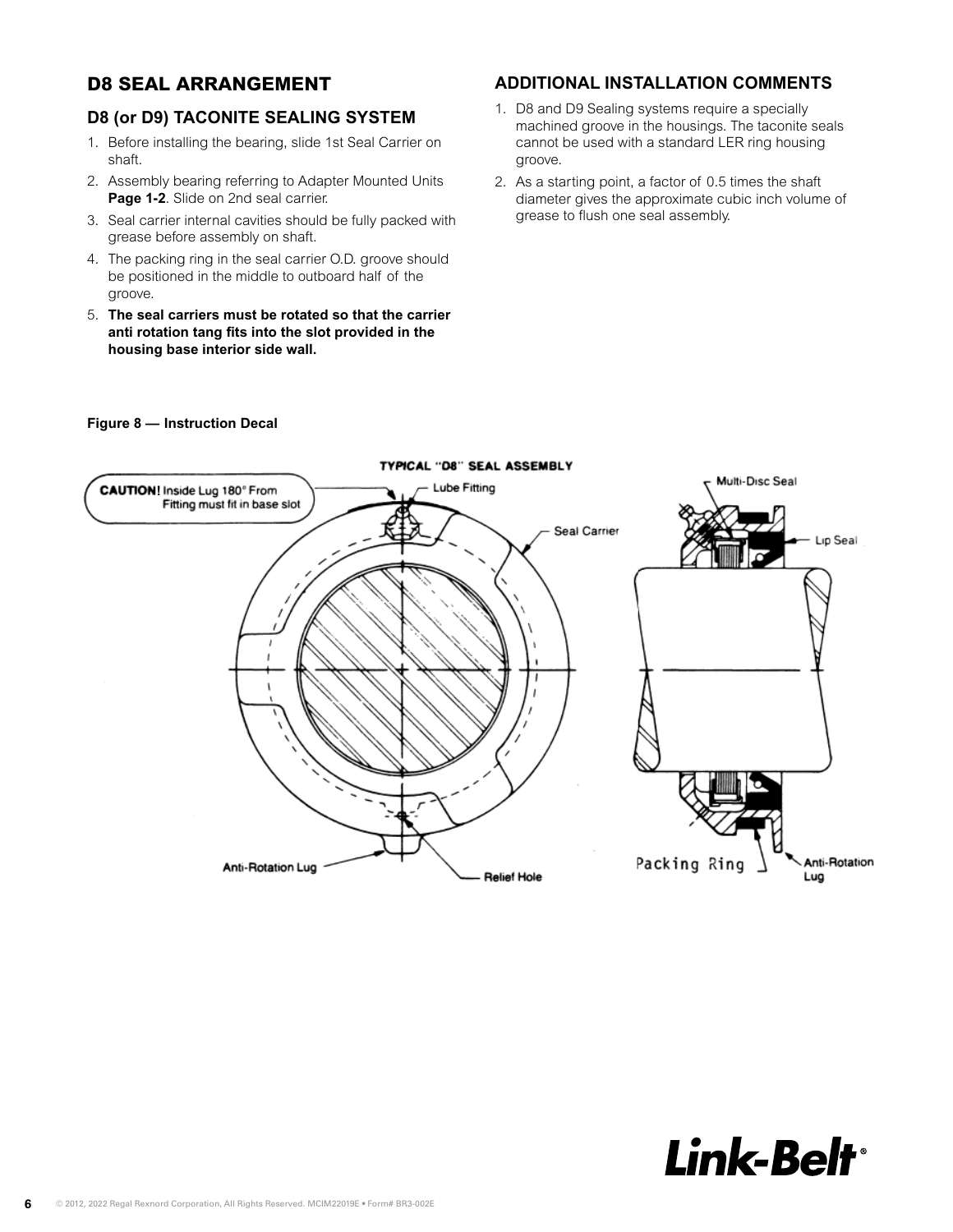# **SERIES 7600, 7800, 7900**

# **DIRECT SHAFT MOUNT UNITS (7600, 7800, 7900)**

- 1. Inspect shaft size. Clean shaft and mounting surface as needed.
- 2. Position housing base onto mounting surface. Snug down mounting bolts.
- 3. Slide on first seal. If "B" felt seals are used, hold until step 8.
- 4. Mount all inboard items on shaft. Coat shaft bearing seat with a mixture of white lead and oil or suitable solid lubricant. Start bearing squarely on shaft. Apply pressure to the inner ring only. A soft steel tube or pipe having an O.D. no larger than the inner ring shoulder may be used to press or tap the bearing into position. Bearings may be shrink fitted on the shaft by heating evenly in oil to 250°F max. Slip the thoroughly heated bearing onto the shaft and hold in position until it cools and shrinks on the shaft.
- 5. Install and tighten locknut and lockwasher or other holding device securely. A lockwasher tang must be bent over into a notch in the locknut or lockwire heads of capscrews holding the lock plate.
- 6. Check for freedom of rotation to ensure operating clearance has not been removed by shaft fit.
- 7. Force grease in one side of the bearing until it comes out the other side all the way around. Fill grease reservoir on both sides to the bottom of the shaft. See Lubrication Information **[Table 8](#page-7-0)**, for more information.
- 8. If felt seal halves are not fastened to the cap with adhesive this should be done. Dry the seal grooves in both sides of the cap to remove oil and preservative. Apply a good quality rubber cement evenly to both the seal O.D. and the housing seal bore. Do not get adhesive on the felt. When adhesive dries to slight tackiness, install the seal halves in the cap. Install the other halves in the base before the shaft is in place, then wet the felts with oil. The shaft holds seals in place for complete drying. Do not operate until adhesive is set.
- 9. For oil lubricated bearings, apply non-hardening gasket compound to cap surfaces which contact the base (Not needed for grease lubrication).
- 10.With the mounting bolts snug, check the alignment and freedom of rotation. **"B" seals:** Visually check the clearance between the shaft and the bore of the seal. This clearance is small and can be visually checked for uniformity all the way around the seal. **"R" or "H" seals:**  Measure the distance between the outside diameter of the seal and the diameter of the housing counterbore in three places. Be sure that each measurement is taken 90 degrees from the previous measurement. All three measurements should be uniform to insure proper alignment. See **Figure 9**. Align by shimming or shifting as necessary. Use large area shims to avoid distorting the housing and pinching the bearing. Appropriate use

of stop bars against faces or ends of feet opposite the direction of load or vibration to avoid shifting of the housing is recommended. Dowel pins can be equally effective if properly used. This is especially important where loads are not directly down through the base. Finally, tighten or torque mounting bolts securely. Up to SAE Grade 5 mounting bolts can be used, properly torqued, to mount cast iron housings (See **Table 7A**). Up to SAE Grade 8 mounting bolts can be used, properly torqued, to mount cast steel housings (See **Table 7B**).

# **ADDITIONAL INSTALLATION COMMENTS**

- 1. Cap and base are machined as matched unit and are not interchangeable. The machined split line on base is marked and should be matched to corresponding cap.
- 2. If outer rings become misaligned, do not force back into position. Instead, carefully work back by turning and sliding.



Multi-labyrinth Seal

# **TABLE 7A — Recommended Housing Cap Bolt Tightening Torque**

| <b>CAST IRON HOUSING</b> |             |             |                                             |  |  |  |
|--------------------------|-------------|-------------|---------------------------------------------|--|--|--|
| Series 7800              | Series 7600 | Series 7900 | <b>Tightening Torque</b><br>$(lb-ft / N-m)$ |  |  |  |
| 7875                     |             | 7945-7955   | 45-50 / 61-68                               |  |  |  |
| 7880-7890                | .           | 7965-7980   | 90-100 / 122-136                            |  |  |  |
| 78100-78130              | .           | 7985-22322  | 160-180 / 217-245                           |  |  |  |
| 78140-78180              | .           | 22324-22330 | 400-440 / 542-597                           |  |  |  |
| 78190-78200              | 76240       | 22332-22334 | 630-700 / 854-950                           |  |  |  |
| 78220                    | 76280       |             | 800-890 / 1085-1207                         |  |  |  |
|                          | 76300       |             | 1400-1550 / 1900-2102                       |  |  |  |

## **TABLE 7B — Recommended Housing Cap Bolt Tightening Torque**

| <b>CAST STEEL HOUSING*</b> |             |                                   |                                   |  |  |  |
|----------------------------|-------------|-----------------------------------|-----------------------------------|--|--|--|
|                            |             | Tightening Torque (lb-ft / N-m)   |                                   |  |  |  |
| Series 7800                | Series 7600 | <b>Load Directed</b><br>into Base | <b>Load Directed</b><br>into Cap* |  |  |  |
| 7875                       |             | $50 - 65 / 68 - 88$               | 80-110 / 109-149                  |  |  |  |
| 7880-7885                  |             | 100-130 / 135-176                 | 160-220 / 217-298                 |  |  |  |
| 7890-78110                 |             | 170-230 / 230-312                 | 300-400 / 407-543                 |  |  |  |
| 78120-78130                |             | 280-370 / 380-502                 | 490-650 / 665-882                 |  |  |  |
| 78140                      |             | 410-550 / 556-746                 | 730-970 / 990-1315                |  |  |  |
| 78150-78180                | 76240       | 580-780 / 787-1058                | 1030-1370 / 1397-1858             |  |  |  |
| 78190-78200                | 76280       | 820-1100 / 1112-1492              | 1450-1940 / 1966-2630             |  |  |  |
| 78220                      | 76300       | 1430-1900 / 1940-2576             | 2530-3370 / 3430-4570             |  |  |  |
|                            |             | 1400-1550 / 1900-2102             | 2530-3370 / 3430-4570             |  |  |  |

\* Replace spring lockwasher with plain washer.

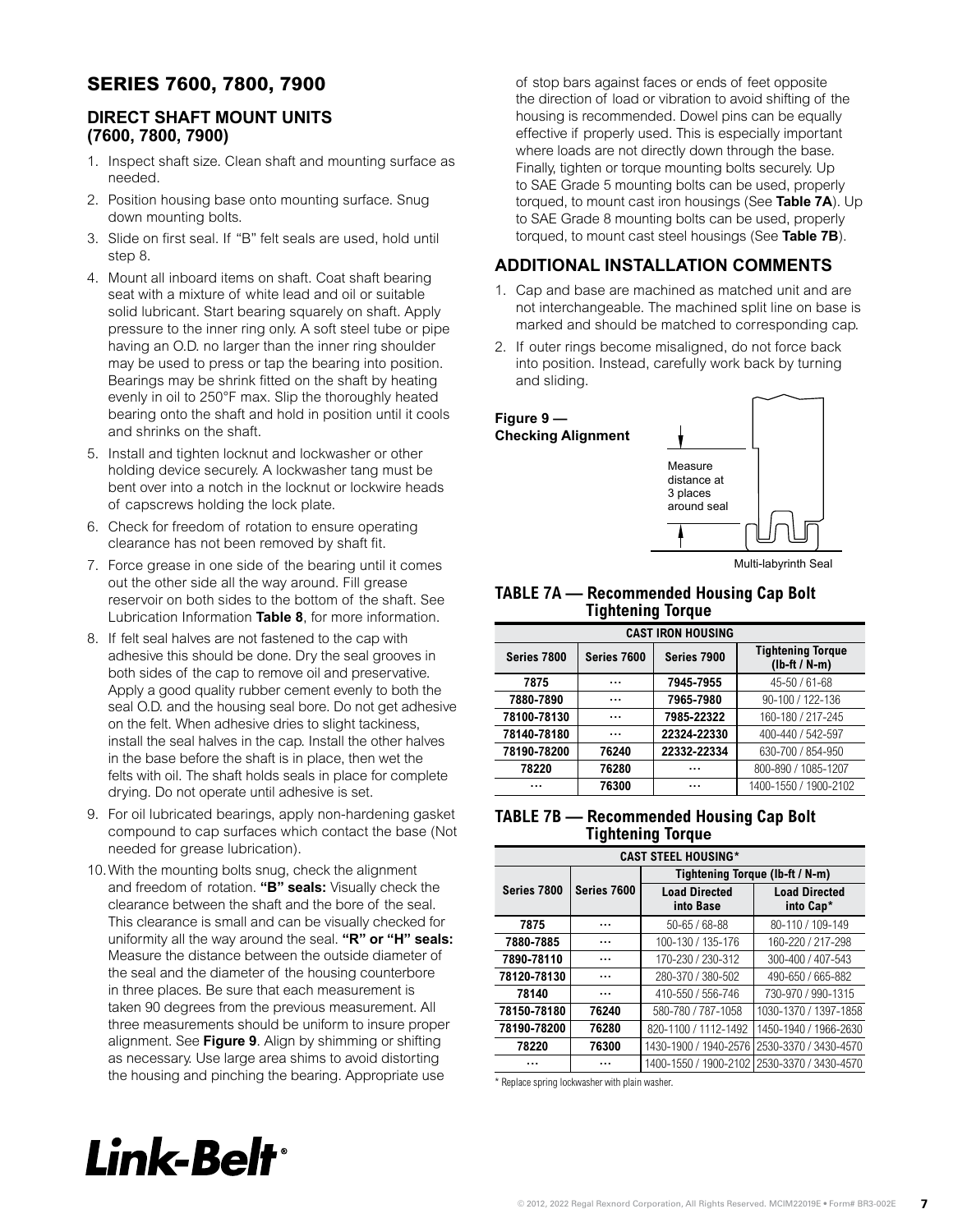**GREASE LUBRICATION is recommended wherever conditions in Table 8 exist. For conditions which are not completely covered in Table 8 consult Regal Rexnord™ Bearings Division. A reputable lubricant manufacturer should be consulted to confirm the lubricant selection and application.** 

**Relubrication After Running —** Relubrication of units in service should be through the fitting or hole in the center of the unit when bearings with lube holes and grooves are used as normally supplied. The amount of grease used should be enough to purge old grease from the bearing only (not the entire pillow block) and form a cushion of grease adjacent to the bearing face.

**High Speed Operation —** Consult **Table 8** for a guide to correct greases and frequency of relubrication. High speed bearings will not operate satisfactory when packed full of grease. As relubrication will eventually fill the housing cavities, it may be necessary to remove the cap periodically, clean out the old lubricant and repack with the original amount.

Regal Rexnord Bearing Division, cannot be held responsible for performance of individual batches of grease. Changes in lubricant specifications, performance, and lubricant guarantees are the responsibility of the lubricant manufacturer.

- Operating temperature limited to -40 to +225°F
- "Dirty," Corrosive or Wet environments require more frequent re-lube
- D8 seal limit is 1500 surface feet per minute
- B felt seal limit is 800 surface feet per minute
- Reduce lubrication intervals by half for vertical shaft applications

#### <span id="page-7-0"></span>**TABLE 8 — Lubrication Information**

|                                  | <b>LUBRICATION TABLE (HORIZONTAL SHAFT APPLICATION)</b> |                                                                                                   |                           |                        |         |  |
|----------------------------------|---------------------------------------------------------|---------------------------------------------------------------------------------------------------|---------------------------|------------------------|---------|--|
| 7800/7600<br><b>Series</b>       | To<br><b>Relubricate</b>                                | <b>RECOMMENDED NUMBER OF MONTHS</b><br><b>BETWEEN RELUBRICATION*</b><br>(BASED ON 24/7 OPERATION) |                           |                        |         |  |
| <b>Shaft Size</b>                | <b>Units</b>                                            | <b>Relube Interval</b>                                                                            |                           |                        |         |  |
|                                  |                                                         | 6 Months                                                                                          | 4 Months 2 Months         |                        | 1 Month |  |
| 75 mm                            | $0.40$ oz.                                              | 1450                                                                                              | 2200                      | 3000                   | 3400    |  |
| 80 mm                            | $0.45$ oz.                                              | 1350                                                                                              | 2000                      | 2800                   | 3200    |  |
| 85 mm                            | $0.60$ oz.                                              | 1300                                                                                              | 1900                      | 2600                   | 3000    |  |
| 90 mm                            | $0.85$ oz.                                              | 1200                                                                                              | 1800                      | 2400                   | 2700    |  |
| 100 mm                           | 1.15 oz.                                                | 1100                                                                                              | 1650                      | 2200                   | 2300    |  |
| 110 mm                           | 1.60 oz.                                                | 1000                                                                                              | 1500                      | 1950                   | 2100    |  |
| 120 mm                           | 2.15 oz.                                                | 900                                                                                               | 1350                      | 1850                   | 1900    |  |
| 130 mm                           | 2.80 oz.                                                | 840                                                                                               | 1250                      | 1700                   | 1800    |  |
| 140 mm                           | 3.20 oz.                                                | 780                                                                                               | 1150                      | 1600                   | 1700    |  |
| 150 mm                           | 4.00 oz.                                                | 730                                                                                               | 1100                      | 1500                   | 1600    |  |
| 160 mm                           | 5.10 oz.                                                | 680                                                                                               | 1000                      | 1400                   | 1500    |  |
| 170 mm                           | 6.10 oz.                                                | 640                                                                                               | 970                       | 1300                   | 1400    |  |
| 180 mm                           | 6.40 oz.                                                | 610                                                                                               | 910                       | 1200                   | 1300    |  |
| 190 mm                           | 7.70 oz                                                 | 570                                                                                               | 860                       | 1100                   | 1200    |  |
| 200 mm                           | 11.70 oz.                                               | 550                                                                                               | 820                       | 1000                   | 1100    |  |
| 220 mm                           | 13.40 oz.                                               | 500                                                                                               | 750                       | 900                    | 1000    |  |
|                                  |                                                         |                                                                                                   | <b>Shaft Speed in RPM</b> |                        |         |  |
| <b>Clean and Repack Interval</b> |                                                         | 5 Years                                                                                           | 3 Years                   | 2 Years                | 1 Year  |  |
| 7900/SAF22300<br><b>Series</b>   | To<br><b>Relubricate</b>                                | <b>RECOMMENDED NUMBER OF MONTHS</b><br><b>BETWEEN RELUBRICATION*</b><br>(BASED ON 24/7 OPERATION) |                           |                        |         |  |
| <b>Shaft Size</b>                | <b>Units</b>                                            |                                                                                                   |                           | <b>Relube Interval</b> |         |  |
|                                  |                                                         | 6 Months                                                                                          | 4 Months 2 Months         |                        | 1 Month |  |
| 45 mm                            | $0.35$ oz.                                              | 1325                                                                                              | 2100                      | 3150                   | 4200    |  |
| <b>50 mm</b>                     | $0.55$ oz.                                              | 1200                                                                                              | 1900                      | 2850                   | 3800    |  |
| 55 mm                            | $0.65$ oz.                                              | 1075                                                                                              | 1800                      | 2700                   | 3600    |  |
| 60 mm                            | $0.95$ oz.                                              | 925                                                                                               | 1500                      | 2250                   | 3000    |  |
| 70 mm                            | 1.30 oz.                                                | 800                                                                                               | 1300                      | 1950                   | 2600    |  |
| 80 mm                            | 1.60 oz.                                                | 750                                                                                               | 1250                      | 1875                   | 2500    |  |
| 85 mm                            | 1.80 oz.                                                | 700                                                                                               | 1150                      | 1725                   | 2300    |  |
| 90 mm                            | 2.15 oz.                                                | 650                                                                                               | 1100                      | 1650                   | 2200    |  |
| 100 mm                           | 3.10 oz.                                                | 600                                                                                               | 1000                      | 1500                   | 2000    |  |
| 110 mm                           | 4.15 oz.                                                | 550                                                                                               | 900                       | 1350                   | 1800    |  |
| 120 mm                           | 5.80 oz.                                                | 500                                                                                               | 800                       | 1200                   | 1600    |  |
| 130 mm                           | 6.70 oz.                                                | 450                                                                                               | 750                       | 1125                   | 1500    |  |
| 140 mm                           |                                                         |                                                                                                   |                           |                        |         |  |
|                                  | 8.45 oz.                                                | 425                                                                                               | 700                       | 1050                   | 1400    |  |
| 150 mm                           | 11.00 oz.                                               | 400                                                                                               | 650                       | 975                    | 1300    |  |

**Shaft Speed in RPM Clean and Repack Interval** | 5 Years | 3 Years | 2 Years | 1 Year

**170 mm** 15.50 oz. 350 575 850 1150

Additional bearing protection or special sealing may be required. Consult Regal Rexnord Bearing Division.

Suggested starting interval for maintenance program. Check grease condition for oiliness and dirt and adjust greasing frequency accordingly. Watch operating temperatures. Sudden rises may show need for grease or indicate over lubrication on higher speed applications.

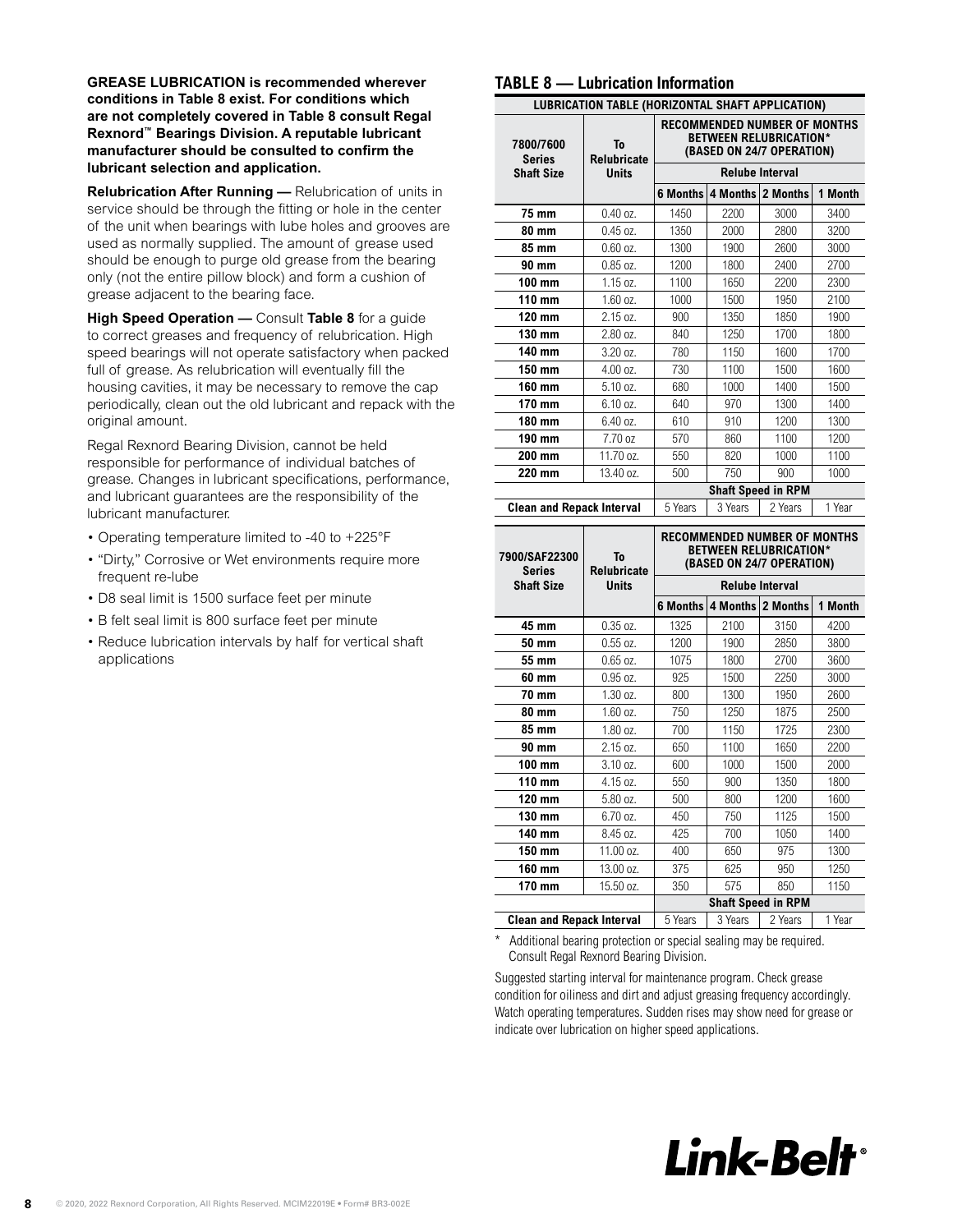# <span id="page-8-1"></span>**SERIES 6600, 6800, 6900, 7600, 7800, 7900**

# **CIRCULATING OIL LUBRICATION INFORMATION**

**INFORMATION<br>Circulating Oil Lubrication —** Oil circulation systems can be used under a wider variety, or under more extreme  They are especially valuable for high speed and high temperature service to provide better lubrication and operating conditions than any other lubrication method. cooler operation.

A complete circulation system includes the use of high speed and high speed and complete circulation system includes the use of pressure pump, a heat exchanger (or a method of cooling **or a filter of pressure pump**, a filter to remove sumple zo microministic and safety devices such as pressure one oil<br>and temperature warning devices and filter bypasses. It and temperature warning devices and filter bypasses. It<br>is also heat to the good less the hall of the haveing enter the recommended with the systems to avoid lubricant breakdown. Oil circulating is also best to tap oversize drain holes in the housing or to  $\frac{10000 \text{ N}}{200000 \text{ N}}$  and  $\frac{1}{200000 \text{ N}}$  and  $\frac{1}{200000 \text{ N}}$  and  $\frac{1}{200000 \text{ N}}$  and  $\frac{1}{200000 \text{ N}}$  and  $\frac{1}{200000 \text{ N}}$ provide a suction pump to positively remove oil from the<br>minimum attortion after they are ence esticfactorily housing. Oil should be removed from both sides of the housing, but where speeds are not high one side may be Oil cup or oil bath systems require close attention because of the limited amount of oil in the system. Frequent changing of oil is necessary in these sufficient. See **Figure 10** for Schematic. 20 micron in size and safety devices such as pressure

lubrication depends on starting temperatures, operating.  $\blacksquare$ **Oil Viscosity —** The required viscosity for good

level for bearings operating within catalog speed limits is between 100 and 150 Saybolt seconds (SSU) at operating **Series 7600, 7800, & 7900** Slow speed heavily loaded bearings require much higher temperatures, and speed. The recommended viscosity temperature for oil exit temperature on circulating systems. viscosities. Consult Regal Rexnord™ Bearing Division.

collation-extreme of Circulation.<br>
to provide oil flow in the lines or to provide adequate Where starting temperatures are very low compared to operating temperatures, heaters may be necessary lubrication at start-up.

particles over  $\frac{1}{2}$  micron in size and safety devices and  $\frac{1}{2}$  minimized best to the limited consumption of the limited consumption of the limited consumption on, an autequate sump, a must be rinove particles over require close attention because of the limited amount of Where a successive temperature of the comparison in the minimum attention after they are once satisfactorily adjusted. summer and winter grades of oil may be required, to stay<br>
summer and winter grades of oil may be required, to stay **Oil Viscosity** — The required viscosity tor good within the recommended viscosity limits for good lubrication. **Maintenance and Lubrication —** Oil cup or oil bath systems oil in the system. Frequent changing of oil is necessary in systems, properly equipped with safety devices, require Frequency of changing the oil in the system depends upon the severity of the operation and size of the reservoir. Also,



<span id="page-8-0"></span>